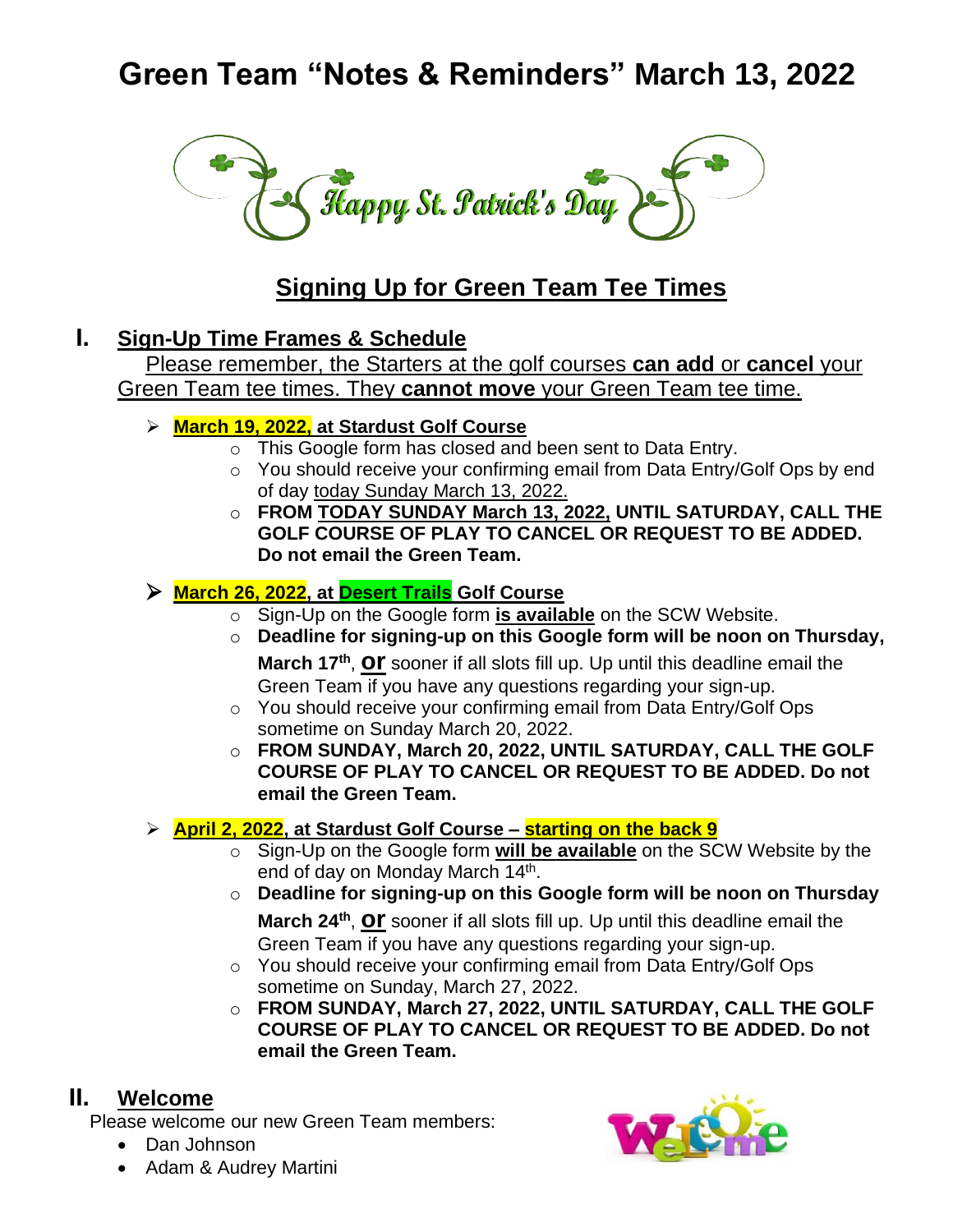When golfing with any of the Green Team's new members, please make them feel welcome and help them become familiar with the Green Team!

## **III. SCW Golf Info**

#### ➢ **"RCSCW Golf Courses**

Learn more about each golf course here in Sun City West by visiting the links" as shown in the March 9, 2022, SCW Enews.

## ➢ **Start Times**

Effective March 1<sup>st</sup>, the golf courses first tee time changed to 7:00 a.m., with the pro shops opening at 6:30 a.m. However, the Green Team's first tee time remains the same at 8:30 a.m. until the end of March. Beginning with Saturday, April 2<sup>nd</sup>, the Green Team's first tee time will be 8:00 a.m., which will reflect on the Google forms.

#### ➢ **Twilight and Super Twilight**

Twilight and Super Twilight remains at 1:30 p.m. and 3:00 p.m. respectively until May 1<sup>st</sup>.

## **IV. Green Team Golf Info**

#### ➢ **Volunteer Recognition**

o 03-12-2022 Saturday Volunteer checking-in Green Team Golfer: **Hollie McCurdy**



#### ➢ **Important Reminders**

- o **PLEASE ARRIVE AT THE GOLF COURE 30 MINUTES PRIOR TO YOUR TEE TIME WHEN GOLFING WITH THE GREEN TEAM. This not only helps the starters to know who they are calling on-deck next, but it is also a consideration of your golfing partners, especially when we are trying to match players to golf carts.**
- $\circ$  Do NOT go to the tee box UNTIL the starter calls you to go to the tee box. They have the responsibility to keep track of each foursome – let them do their job without interference. Thank you!
- $\circ$  If it takes you more than 5 strokes to get to the Green, you have 3 options: 1) pick up your ball and carry it to the Green; 2) tee off from the Green Tees on the par 4's; or (3) play Best Ball with your partner.

## **An interesting Golf Fact you haven't heard before:**

*"Tiger Woods Made His First Hole-in-One at Eight Years Old*

*Professional golfer Tiger Woods has had some interesting escapades in the news. But one fact that's for sure is he's an amazing golfer.*

*Tiger Woods took an interest in golf at only [six months old](https://www.kidzworld.com/article/4527-tiger-woods-biography) and his father started teaching him at two years old.*

*He regularly practiced and made his first hole-in-one at only eight!"*

Taken from the website "https://www.pantherrungolfclub.com"